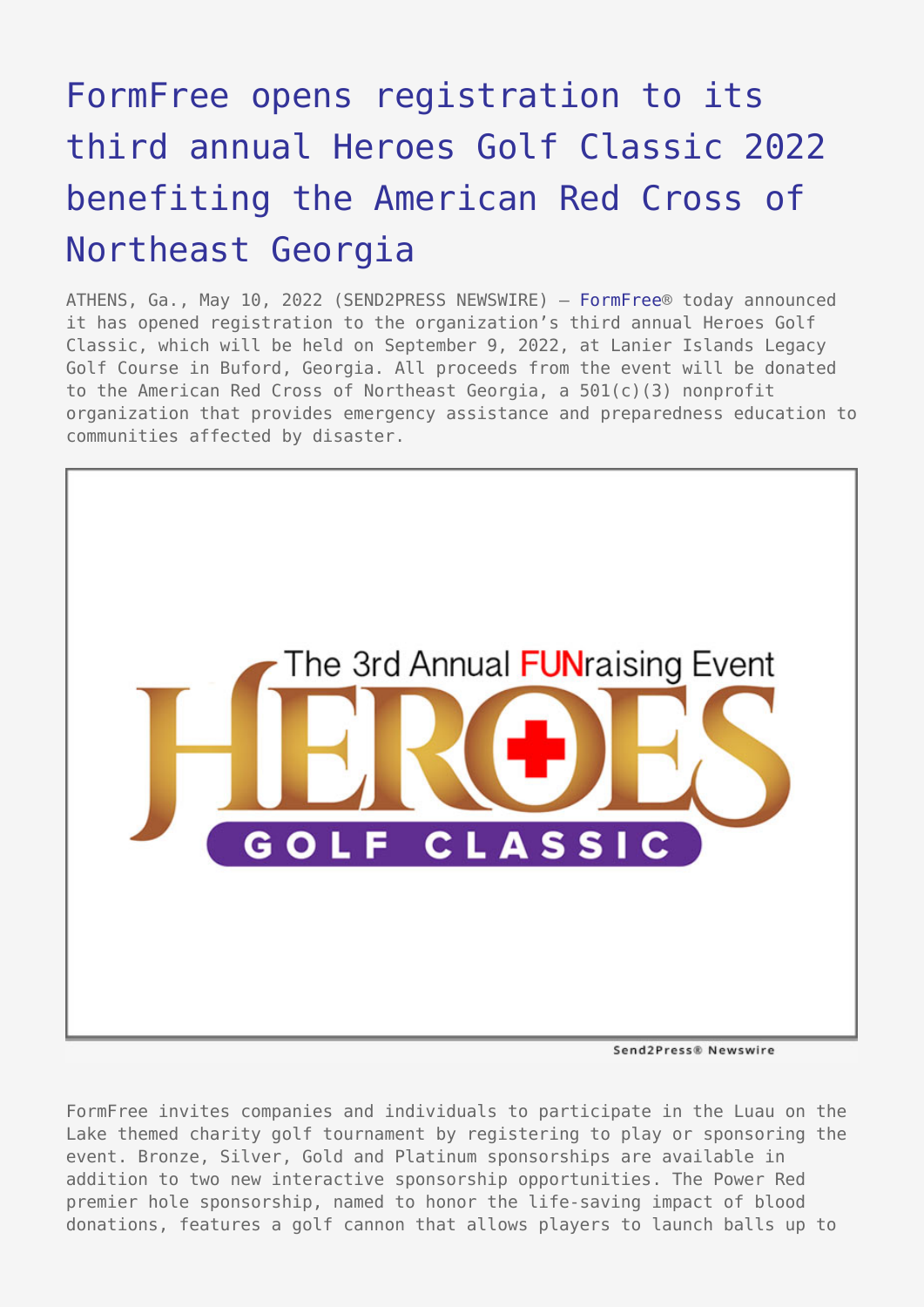300 yards on a Par 3 hole. The Pillowcase Hole premier sponsorship, named for the Red Cross Pillowcase Preparedness Program, is led by a golf professional who will make the first shot, setting golfers up to make a Par 5 hole in two shots.

"When natural disasters or other emergencies threaten the safety of our community, the Red Cross of Northeast Georgia is there to help," said FormFree Founder and CEO Brent Chandler. "The FormFree team and I are honored to dedicate our time, money and effort to help support this life-saving work."

Located less than an hour north of Atlanta and situated along the shores of Lake Lanier, the award-winning Lanier Islands Legacy Golf Course features 18 holes designed to delight golf enthusiasts. Charming, tranquil and rich with wildlife, the course is distinguished by its exceptional quality and commitment to service.

The 2021 Heroes Golf Classic brought together more than 100 golfers and volunteers at the Château Élan Winery and Resort in Braselton, Georgia. The event raised \$57,030 to benefit Red Cross-sponsored disaster relief services, blood drives and educational programs. This year, FormFree has set a fundraising goal of \$75,000.

"Since FormFree was founded in 2008, it has supported the American Red Cross by participating in blood drives, food drives and fundraisers," said Marlon Trone, executive director of the American Red Cross of Northeast Georgia. "Now over a decade later, FormFree is one of our most cherished supporters. We are grateful for their partnership and look forward to continuing our work together."

The American Red Cross of Northeast Georgia provides direct service to 23 Georgia counties by supporting the collection, testing and distribution of blood and blood components in the region, providing emergency resources for military families, facilitating lifesaving training and helping communities impacted by disasters. FormFree CEO Brent Chandler joined the organization's board of directors in 2017, and FormFree was named the Northeast Georgia chapter's 2021 Corporate Blood Sponsor of the Year.

To register for FormFree's third annual Heroes Golf Classic, visit [https://HeroesClassic22.givesmart.com.](https://HeroesClassic22.givesmart.com)

Those who are unable to attend the tournament can support the American Red Cross of Northeast Georgia's humanitarian work by making a donation at <https://www.redcross.org/donate/donation.html/>.

## **About FormFree:**

As the industry's go-to provider for direct-source VOA and VOI/E data, FormFree® helps lenders understand credit risk like never before. Our patented AccountChek® and Passport® products open doors to more inclusive credit decisioning by revealing each customer's true ability to pay (ATP®). We have completed over \$3 trillion in loan verifications that help lenders